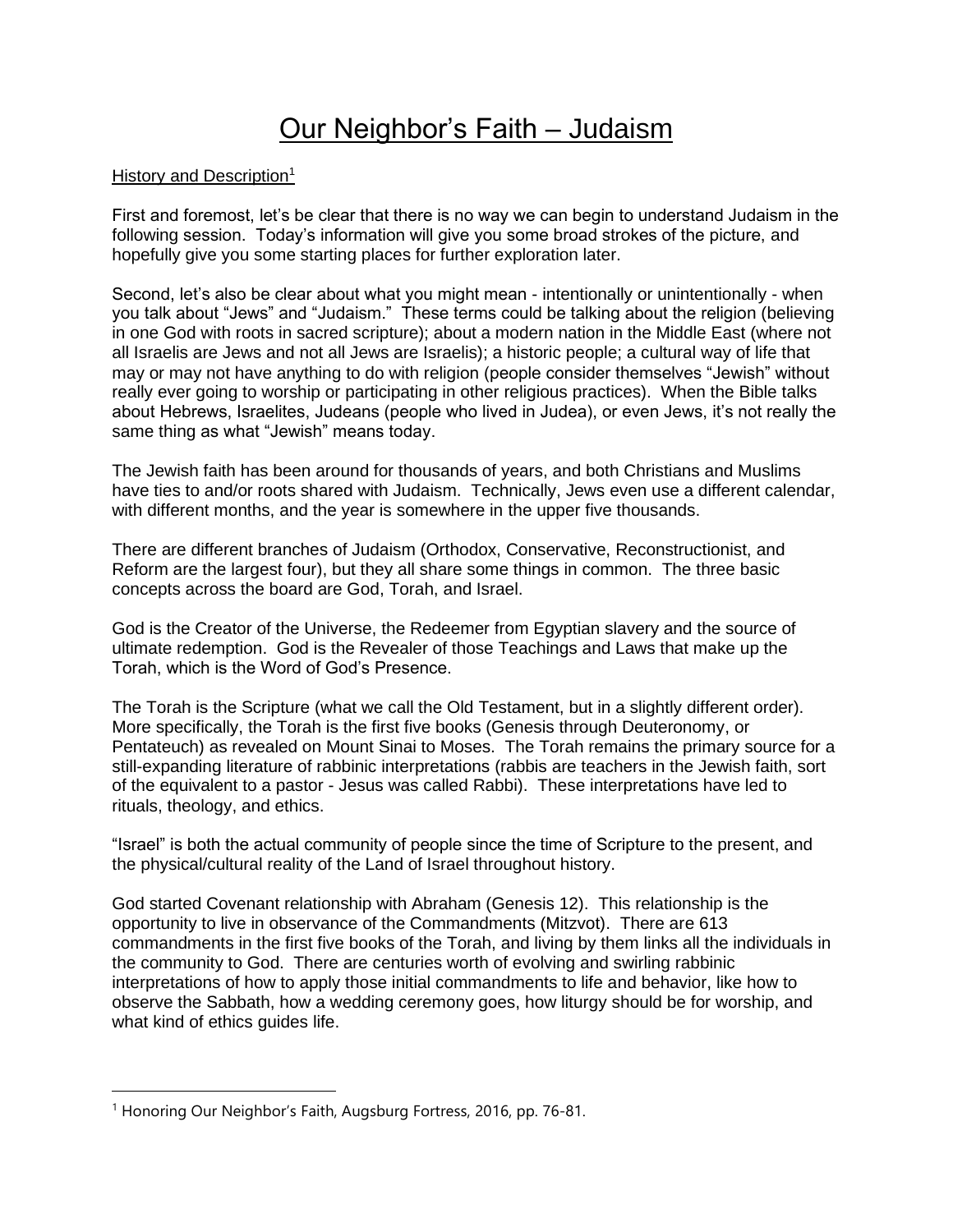Jewish practice includes much Holy Time, and you may be familiar with some of these practices and holidays. Sabbath (or Shabbat) is the seventh day of the week, measured from sundown on Friday to sundown on Saturday. There is worship at home along with a Sabbath meal: candles are lit, there are blessings over wine or grape juice and bread; and there are prayers. There is also synagogue worship either Friday night or Saturday morning. This weekly family and community experience is very significant and a large part of the fabric of life for practicing Jews.

There are also Holy Days: Rosh HaShannah (New Year); the Ten Days of Repentance that culminate with Yom Kippur (Day of Atonement); Sukkot (Feast of Tabernacles); Hanukkah (Feast of Lights, based on a military victory in 165 BCE when the nearly used-up consecrated oil for the temple miraculously lasted for eight days); Purim (based on the book of Esther); Pesach (the Passover, which Jesus was celebrating with his disciples at the Last Supper that has links to Easter for Christians); and Shavout (a day of pilgrimage that became, for Christians, Pentecost).

A brief overview of Jewish history starts with Abraham in Genesis 12 being drawn in to Covenant with God; this first period of history lasts until 168 BCE after all the Scriptures and their stories had taken place and the Greeks dominated the region. Next comes the Rabbinic period until 1000 CE, when the Jews were dispersed (called the diaspora) around the world after the Temple was destroyed again in 70 CE, and the focus turned to synagogues, with Jews having to adapt to keep the faith in the midst of other cultures. Then there is the medieval period until around 1650, which includes lots of conflict with Islam and especially Christianity, and Jews getting persecuted and kicked out of almost every country they were in. The modern period lasts until the present and includes lots of immigration and more adaptation. The Holocaust, where six million Jews were killed for being Jewish, and the formation of the nation of Israel after so many years of diaspora, are two recent events with permanent effects of Jewish identity.

Some other characteristics of Judaism you might be familiar with involve ceremonies and celebrations. There is the bris, or baby-naming ceremony, on the eighth day after a baby is born (also the day when male children are circumcised). There is a bar- or bat-mitzvah (for boys and girls, respectively) on the 13th birthday, that signifies adulthood: teens spend years studying Scripture and Hebrew and then lead worship, reading in Hebrew from a scroll and teaching about it in front of the congregation. Jewish weddings are also marked by a number of specific traditions. And when someone dies there are ceremonial acts of mourning (sitting Shiva for seven days, other ceremonies and prayers).

There are many stereotypes of Jews: some might seem relatively harmless, but they lay the foundation for others that are unspeakably toxic. Some of these stereotypes and their accompanying antisemitic attitudes are justified by translations of the New Testament that emphasize how the *Jews* killed Jesus, even though Jesus, his disciples, Paul, and almost everyone else in the Gospels, and much of the rest of the New Testament, were all Jewish, too. Martin Luther at one time had a positive attitude towards Judaism; however, when Jews declined his attempts to convert them, his writings turned angry and violent towards them. Later generations, most notably the Nazis, have used Luther's words as justification for hatred of and violence towards Jews.

Finally, as Christians, understanding our Jewish roots is understanding who we are. The New Testament doesn't make much sense without the Old Testament, since Jesus was a fulfillment of Old Testament promises and prophecies. Every page of the New Testament contains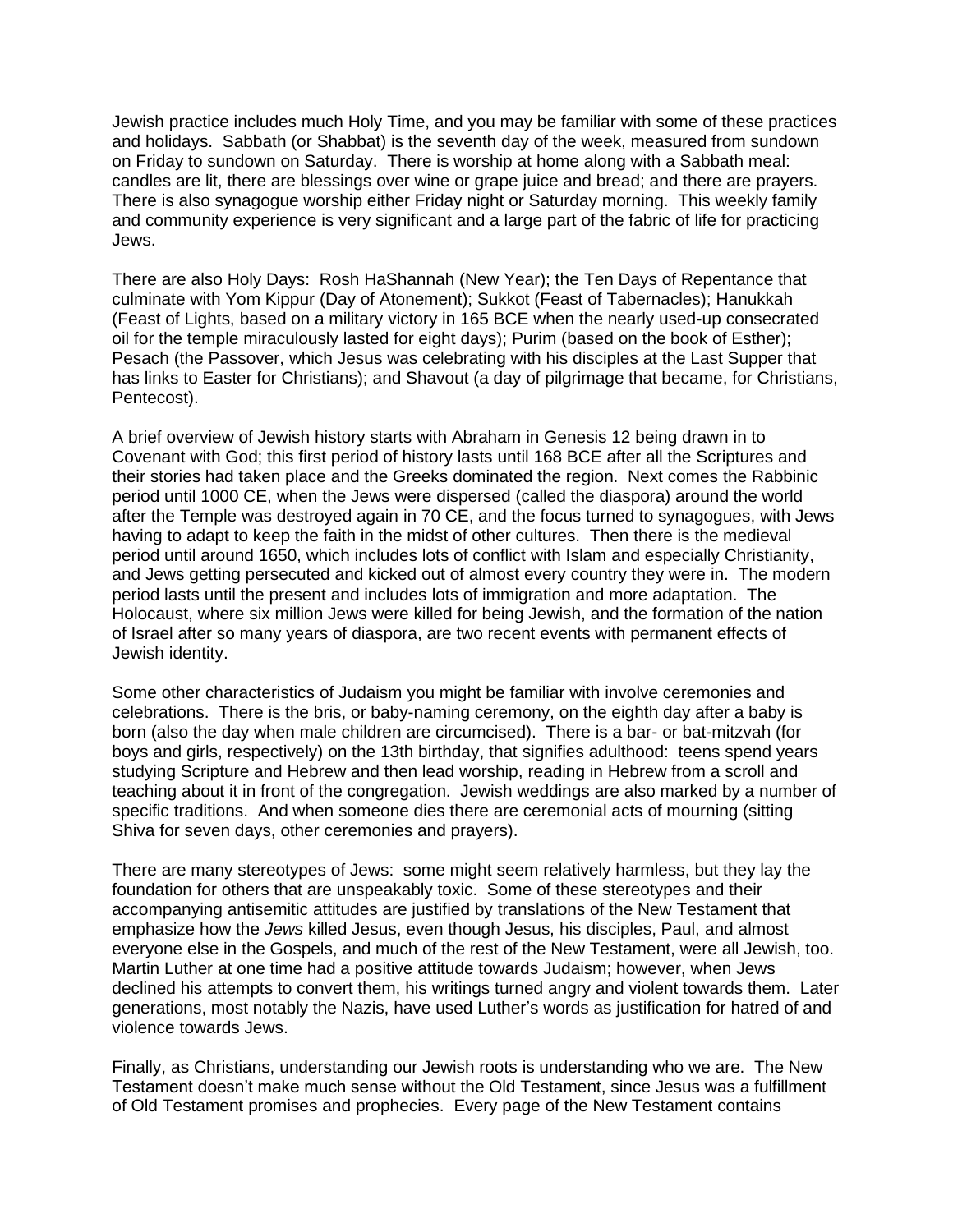references to, quotes of, allusions to, and an assumption of understanding of, the Old Testament. Another way to talk about the two parts of the Christian Bible are to say the First Testament and the New Testament, or the Elder Testament and the Younger Testament, or to refer to the Old Testament as the Hebrew Bible. What's more, God does not break covenants; therefore, the covenants that God made with Israel never stopped being valid. For Christians to treat Jews as anything other than honored and favored by God is an affront to God's faithfulness.

Statistics: As of 2010, the four major branches of Judaism in the country (Reform, Conservative, Reconstructionist, and Orthodox) had a total of 762,340 members and 3,446 houses of worship. (For comparison, the ELCA was at 4,181,219 and 9,846.)

#### **Experience**

To check out the different branches of American Judaism, you could visit www.reformjudaism.org (Reformed); www.uscj.org (Conservative); www.jewishrecon.org (Reconstructionist); and www.ou.org (Orthodox); and take some quick peeks to get an idea to the differences. For a general overview of Jewish beliefs and practices, visit the Reformed website and go to the tab called "Beliefs and Practices."

There are a number of synagogues in the Richmond area. Do you know anyone who attends one of them? Have you ever attended any Jewish ceremonies?

In what ways does our society assume people are Christian? How can avoiding this assumption make our lives richer?

| Judaism                                                                                                                                                                                                                                        | ELCA                                                                                                                                                                                         |
|------------------------------------------------------------------------------------------------------------------------------------------------------------------------------------------------------------------------------------------------|----------------------------------------------------------------------------------------------------------------------------------------------------------------------------------------------|
| 1. Believe the everlasting covenant between<br>God and Israel is rooted in God's love. The<br>Torah reveals God's will for the people and is<br>obeyed by the people in faith as their part in<br>the covenant.                                | 1. Believe that since humanity rebelled against<br>God, God sent Jesus into the world to establish<br>a new covenant, so all people might believe<br>land be saved.                          |
| 2. Accept the Torah is the complete guide for<br>Jewish life. This may refer to all Jewish<br>writings, the Hebrew Bible (Old Testament), or<br>the Pentateuch (first five books of the Bible).                                                | 2. Accept the Bible (Old and New Testaments)<br>las the written witness to God's revelation of<br>saving actions through Jesus Christ. Jesus<br>Christ is the key to interpreting the Bible. |
| 3. Teach that beings are created good and in<br>the likeness of God. They are able to fulfill<br>God's will by living according to the Torah. Sin a consequence of the fall. Sin is a condition<br>is a human action that violates God's will. | 3. Teach that beings were created good and in<br>the likeness of God but are by nature sinful as<br>that can be overcome only through Jesus<br>Christ.                                       |
| 4. Worship is centered in the home and<br>synagogue. The synagogue is a place of<br>prayer, learning, and social activity.                                                                                                                     | 4. Worship is centered in the church. The<br>church defines itself as the community where<br>the gospel is proclaimed and the sacraments<br>administered.                                    |

### Comparison with the ELCA<sup>2</sup>: